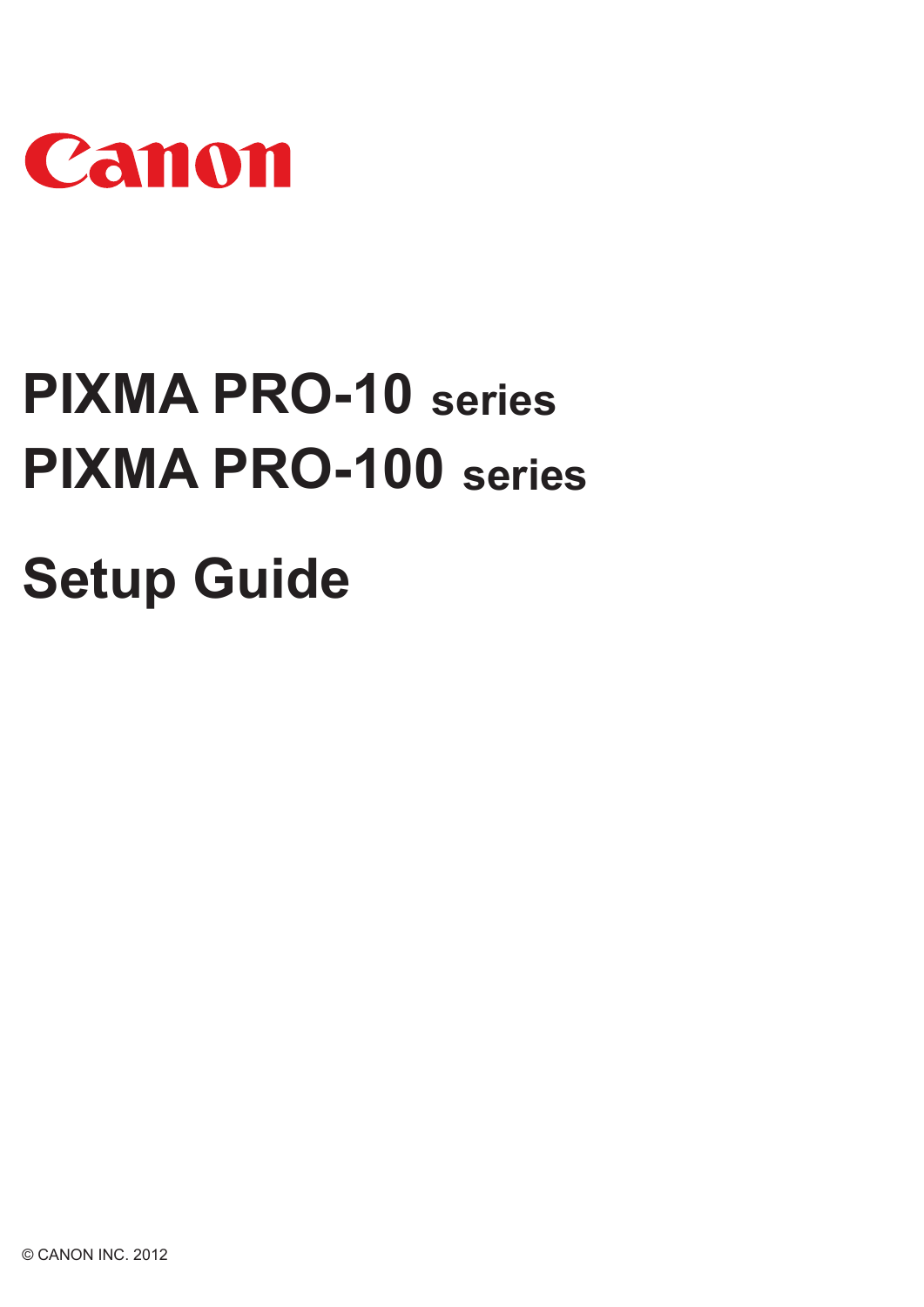# Setup Guide

This guide provides information for setting up a network connection for the printer.

Network Connection

#### **Wireless Connection**

Preparation for Connection Connection Using WPS

#### **Wired Connection**

Preparation for Connection Cable Connection Printer Setup

**Troubleshooting**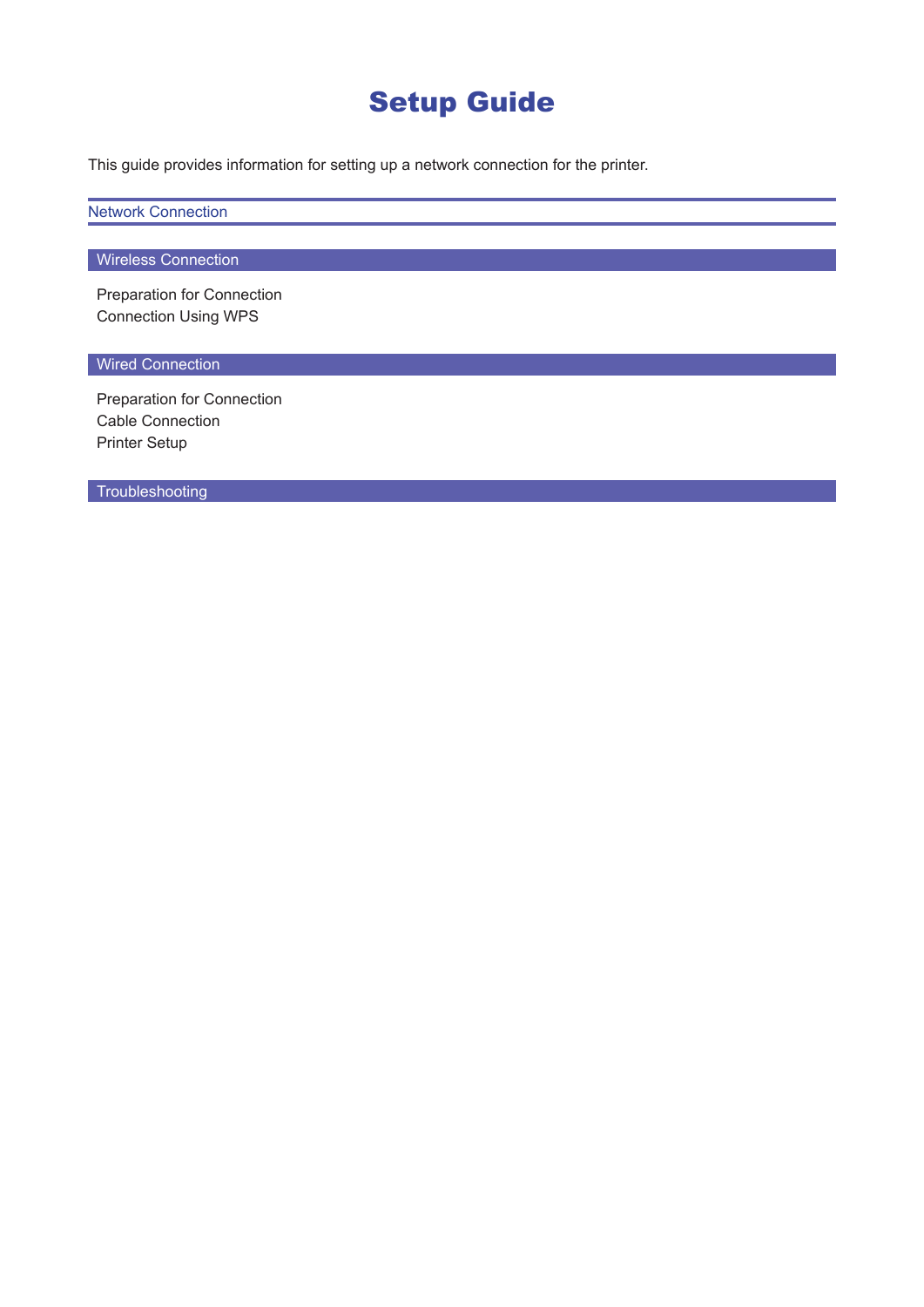# Network Connection

# Wireless Connection

#### **1** Preparation for Connection

#### **Before Starting Wireless Connection Setup**

1. Make sure that the printer is turned on. If the power is on, the POWER lamp (A) will be lit.



#### **Notes on Wireless Connection**

• Make sure that the computer is connected to the access point (A) (or wireless network router) you want to connect your printer to.



- The configuration, router functions, setup procedures and security settings of the network device vary depending on your system environment. For details, refer to the manual of your network device or contact its manufacturer.
- Check if your device supports IEEE802.11n, 802.11g or 802.11b.
- If your device is set to the "IEEE802.11 n only" mode, WEP or TKIP cannot be used as a security protocol. Change the security protocol for your device to something other than WEP and TKIP or change the setting to something other than "IEEE802.11 n only."
- For office use, consult your network administrator.
- Take added care when connecting to a network that is not protected with security measures, as there is a risk of disclosing data such as your personal information to a third party.
- This printer cannot be used over wireless and wired connections at the same time. •
- An "Ad-hoc connection," which establishes a direct connection to the computer over a wireless connection without an access point, is not supported. Be sure to prepare an access point.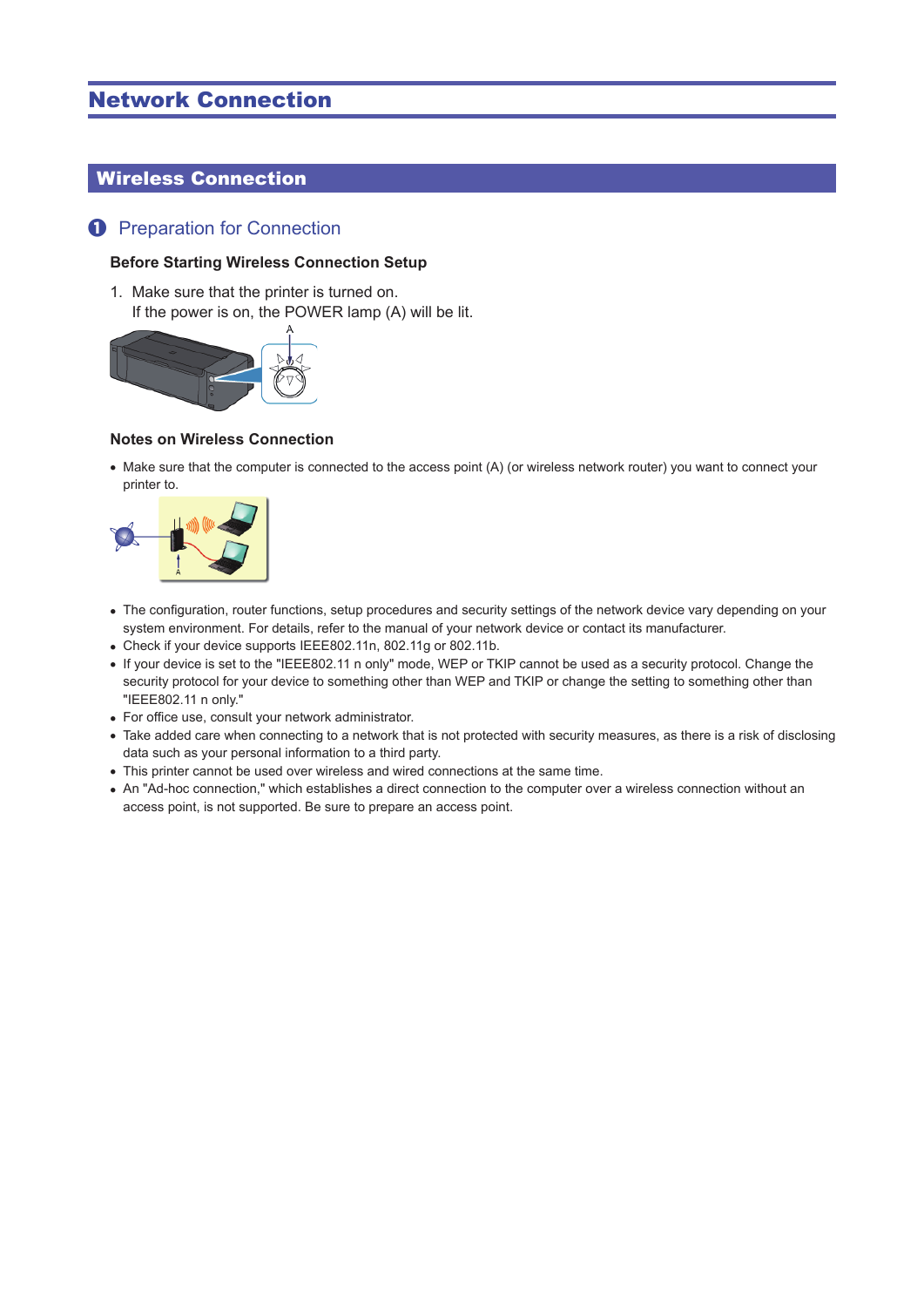# **2** Connection Using WPS

1. Press and hold the Wi-Fi button (A) on the printer when you are ready to press the button on the access point.



- 2. Make sure that the (blue) Wi-Fi lamp flashes quickly and the POWER lamp is lit as shown in the illustration above, then press and hold the button on the access point within 2 minutes.
- 3. Make sure that the (blue) Wi-Fi lamp and POWER lamp are lit.



**The network connection setup is now complete.**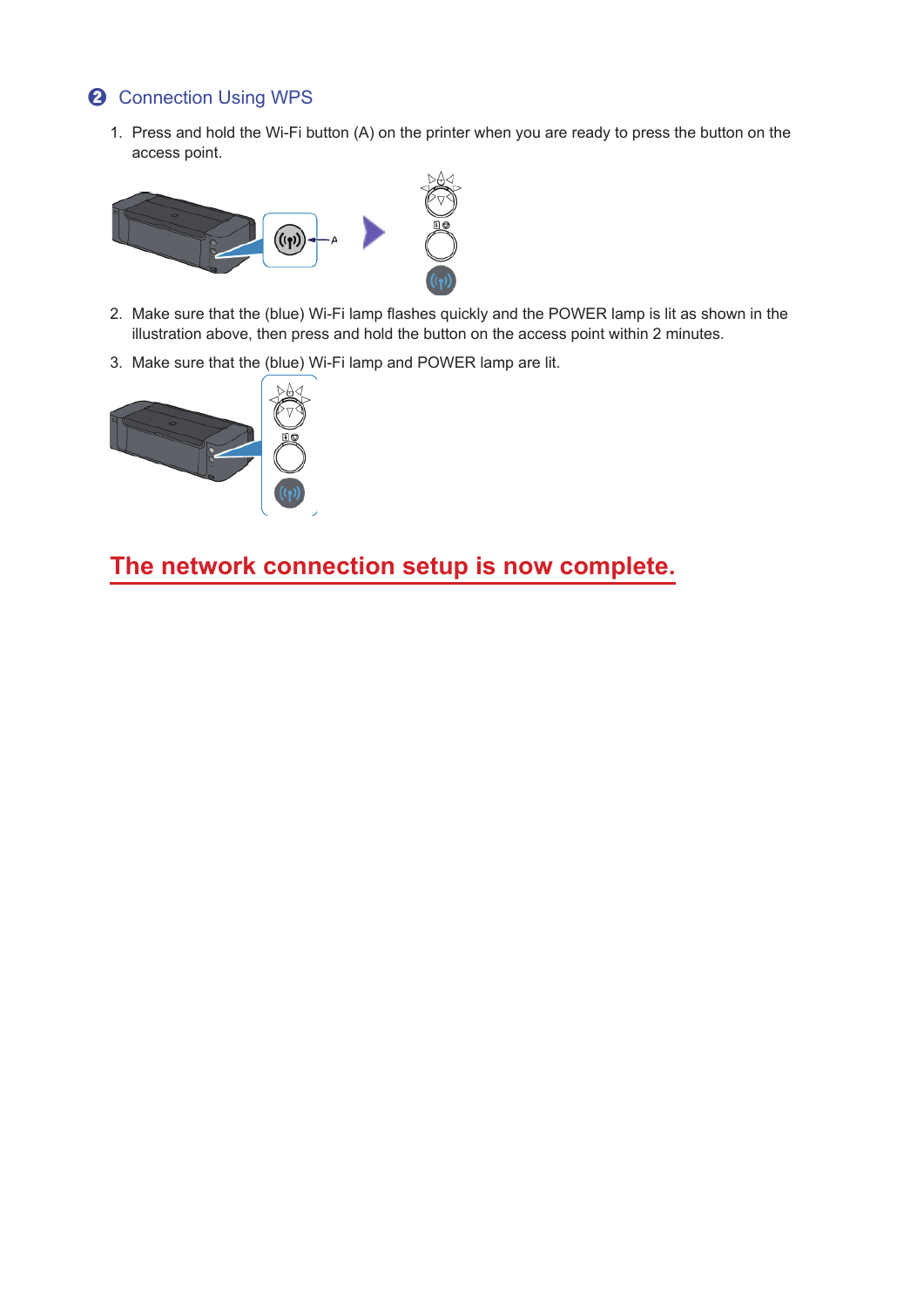# Wired Connection

# **Q** Preparation for Connection

#### **Before Starting Wired Connection Setup**

1. Make sure that the printer is turned on. If the power is on, the POWER lamp (A) will be lit.



#### **Notes on Wired Connection**

• Make sure that the computer and router (A) (or access point) are connected.



- The configuration, router functions, setup procedures and security settings of the network device vary depending on your system environment. For details, refer to the manual of your network device or contact its manufacturer.
- For office use, consult your network administrator.
- Take added care when connecting to a network that is not protected with security measures, as there is a risk of disclosing data such as your personal information to a third party.
- This printer cannot be used over wireless and wired connections at the same time. •
- When using a router, connect the printer and computer to the LAN side (same network segment).

## **2** Cable Connection

You will need an Ethernet cable (sold separately).



1. Remove the Cap (A) from the upper port located on the right side at the back of the printer.

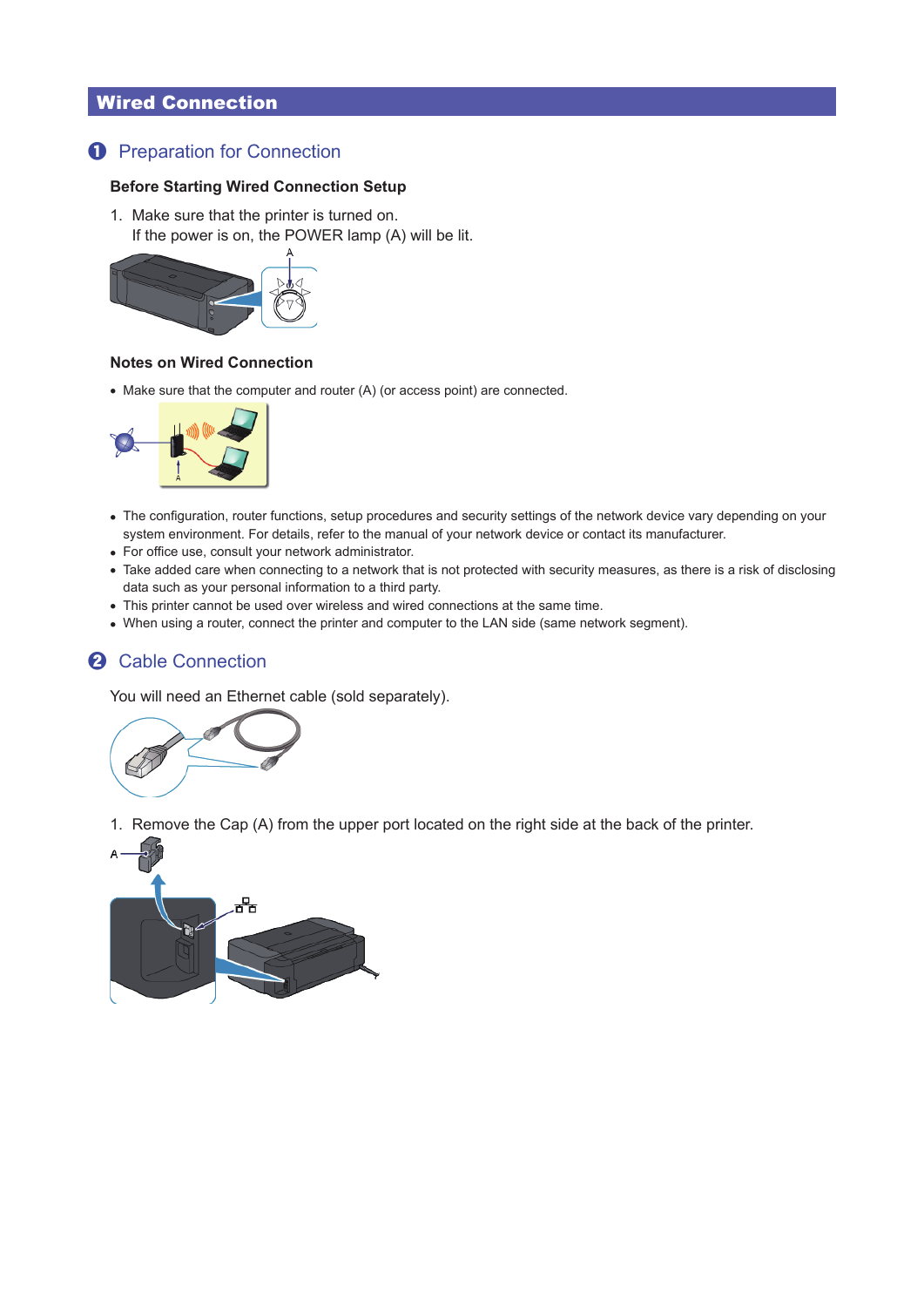2. Connect the printer and a network device (router, etc.) with an Ethernet cable (A). Please make sure to use the correct port on the back of the printer. Do not connect it to the USB port.



# **8** Printer Setup

1. Hold down the RESUME/CANCEL button (A) on the printer until the POWER lamp flashes 11 times, then release the RESUME/CANCEL button after the eleventh flash. The wired connection setup is complete.



**The network connection setup is now complete.**